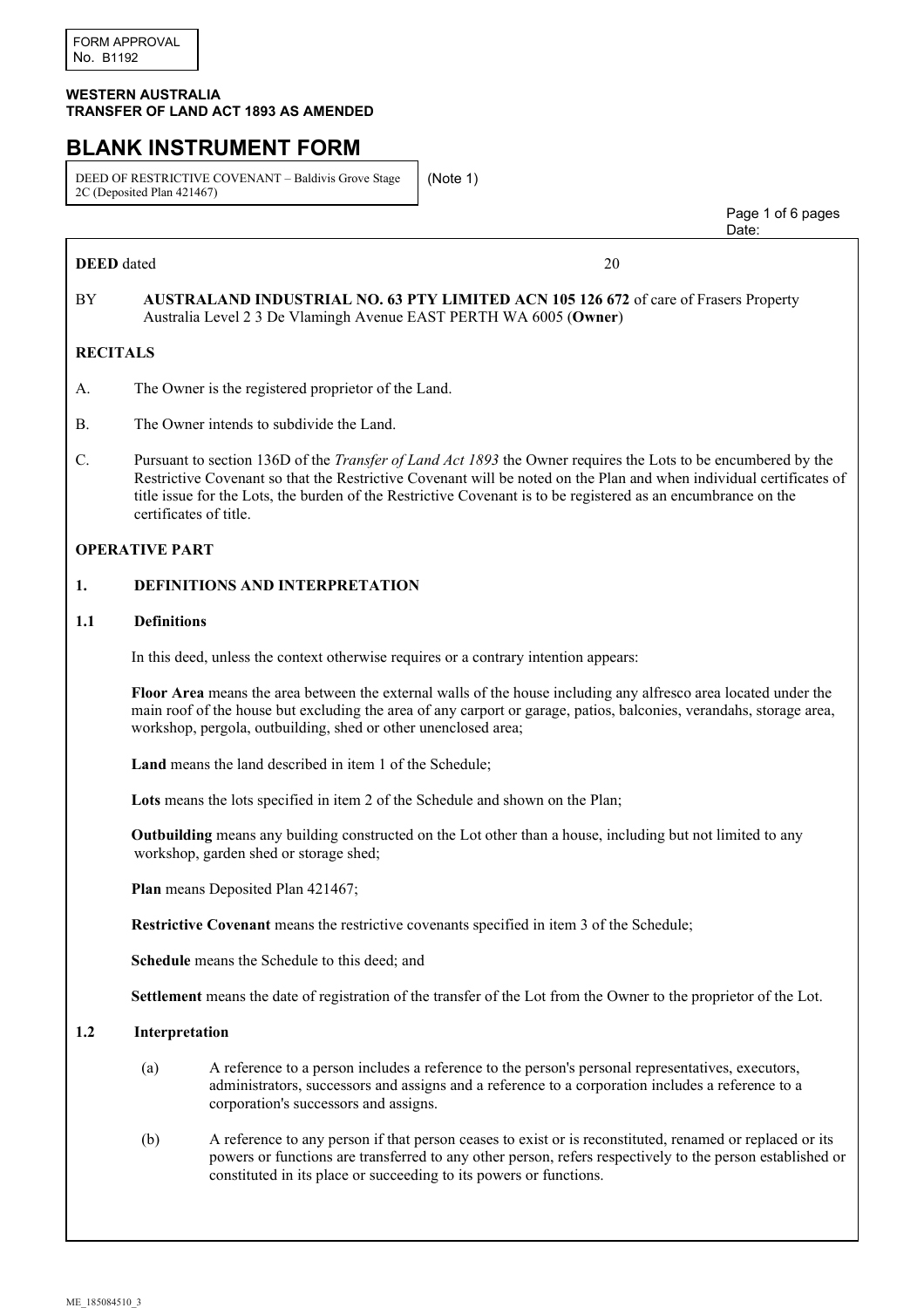- (c) An obligation, covenant, representation, or warranty on the part of 2 or more persons is for the benefit of them jointly and each of them severally.
- (d) An obligation, covenant, representation or warranty on the part of 2 or more persons binds them jointly and each of them severally.
- (e) A reference to any thing includes the whole or any part of that thing and a reference to a group of things or persons includes each thing or person in that group.
- (f) A reference to a clause or paragraph, the Schedule or an annexure is a reference to a clause or paragraph in this deed and the Schedule and the relevant annexure to this deed respectively.
- (g) The index and all headings have been included for ease of reference only and they are not to be used to construe or interpret any part of this deed.

## **2. SECTION 136D OF THE TRANSFER OF LAND ACT 1893**

Pursuant section 136D of the *Transfer of Land Act 1893*, the Owner requires each certificate of title which issues for the Lots to be encumbered by the Restrictive Covenant.

## **3. LAND TO BE BURDENED BY THE RESTRICTIVE COVENANT**

The Owner intends the burden of the Restrictive Covenant to:

- (a) run with the land described in the certificates of title for the Lots; and
- (b) be enforceable by the Owner and each and every subsequent registered proprietor of the Lots.

## **4. LAND TO BE BENEFITED BY THE RESTRICTIVE COVENANT**

The Owner intends the benefit of the Restrictive Covenant to be for the Lots.

## **5. VALIDITY AND ENFORCEABILITY**

Each of the restrictive covenants specified in item 3 of the Schedule is a separate and distinct covenant and if any covenant or its application to any person or circumstances is or becomes invalid or unenforceable then the remaining covenants will not be affected and each remaining covenant will be valid and enforceable to the fullest extent permitted by law.

## **6. TERM OF THE RESTRICTIVE COVENANT**

The Restrictive Covenant shall expire and cease to have effect from and including 30 June 2030.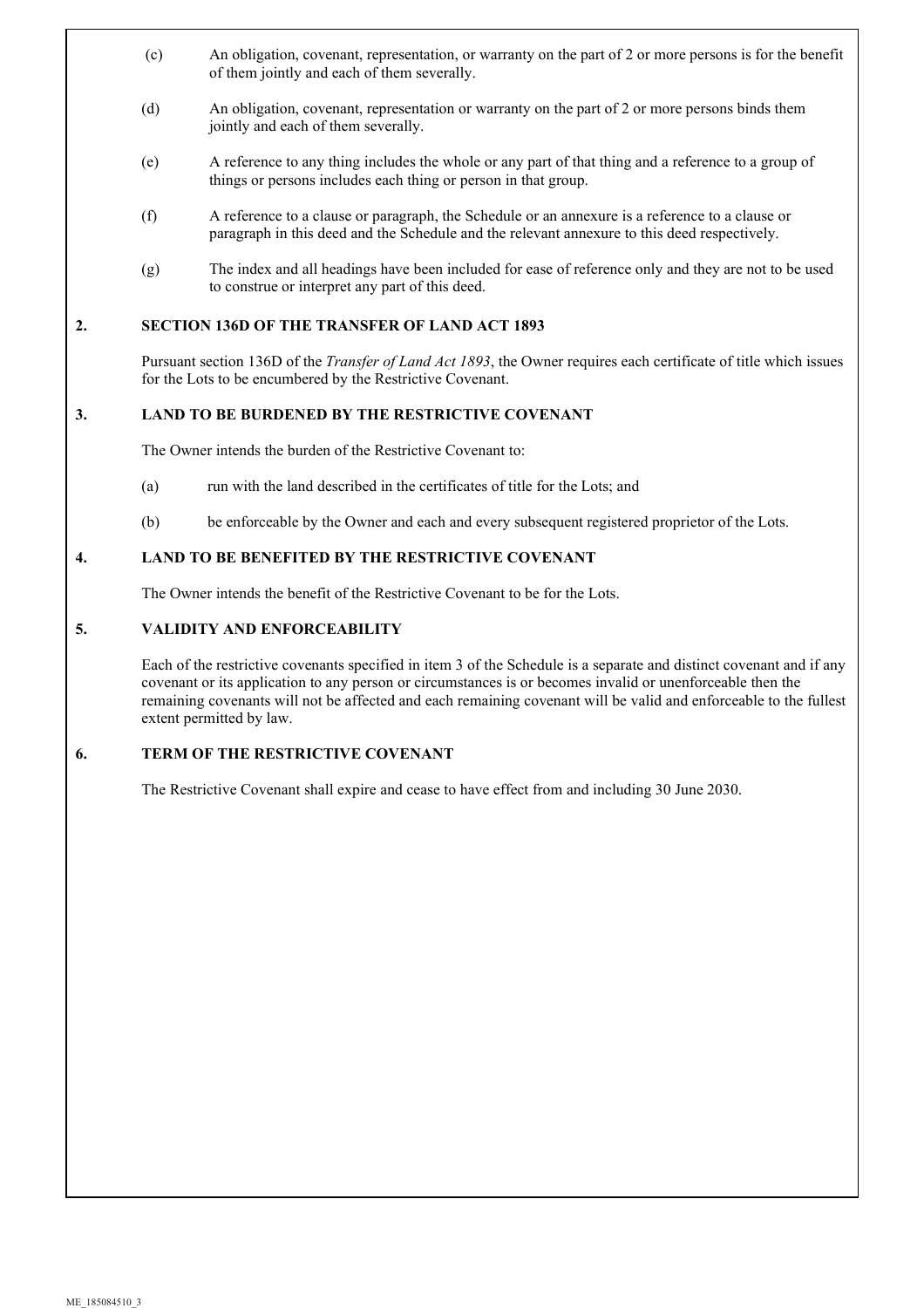| <b>SCHEDULE</b> |                                                                                                                              |                                                                                                                                                                                                                                                        |  |
|-----------------|------------------------------------------------------------------------------------------------------------------------------|--------------------------------------------------------------------------------------------------------------------------------------------------------------------------------------------------------------------------------------------------------|--|
| 1.              | Land                                                                                                                         |                                                                                                                                                                                                                                                        |  |
|                 | Lot 9012 on Deposited Plan 420587 being the whole of the land comprised in Certificate of Title<br>Volume<br>Folio           |                                                                                                                                                                                                                                                        |  |
| 2.              | Lots                                                                                                                         |                                                                                                                                                                                                                                                        |  |
|                 |                                                                                                                              | All Lots on the Plan except Lot 9013.                                                                                                                                                                                                                  |  |
| 3.              | <b>Restrictive Covenant</b>                                                                                                  |                                                                                                                                                                                                                                                        |  |
|                 | The proprietors of each of the Lots will not:                                                                                |                                                                                                                                                                                                                                                        |  |
| 3.1             | use or permit the Lot to be used other than for residential purposes;                                                        |                                                                                                                                                                                                                                                        |  |
| 3.2             | construct or permit to be constructed on the Lot any house which is transportable or otherwise not of a permanent<br>nature; |                                                                                                                                                                                                                                                        |  |
| 3.3             |                                                                                                                              | construct or permit to be constructed on the Lot any house unless:                                                                                                                                                                                     |  |
|                 | (a)                                                                                                                          | subject to clause 3.3(b), all external walls (excluding windows) are constructed with bricks or masonry<br>or limestone finished facework or painted render or any other materials approved by the Owner at the<br>Owner's absolute discretion;        |  |
|                 | (b)                                                                                                                          | the walls to the front of the house facing the street are constructed with a minimum use of two $(2)$<br>colours or materials;                                                                                                                         |  |
|                 | (c)                                                                                                                          | the house has at least one (1) feature (for example, planter box, gable or gablet, portico, archway,<br>protruding sill course to windows, blade wall or feature wall) to the front elevation;                                                         |  |
|                 | (d)                                                                                                                          | all retaining walls visible from any public space or road are constructed from materials approved by<br>the Owner at the Owner's absolute discretion;                                                                                                  |  |
|                 | (e)                                                                                                                          | the roof is pitched at an angle of not less than 23 degrees excluding any part of the roof which covers<br>verandah areas (a skillion roof design or a flat roof behind parapets excepted but no flat roof visible<br>from the public street);         |  |
|                 | (f)                                                                                                                          | the roof is covered with tiles or Colorbond (no zincalume or any other materials);                                                                                                                                                                     |  |
|                 | (g)                                                                                                                          | the house contains a carport or garage which is constructed using the same materials as the house<br>except where the garage or carport are screened from view from any public street or thoroughfare;                                                 |  |
|                 | (h)                                                                                                                          | the driveway and crossover between the road and the parking area on the Lot are constructed and<br>completed with paved materials, coloured or decorative concrete or any other materials approved by<br>the Owner at the Owner's absolute discretion; |  |
|                 | (i)                                                                                                                          | window treatments such as curtains or blinds are erected or installed immediately upon practical<br>completion of the construction of the house;                                                                                                       |  |
| 3.4             |                                                                                                                              | construct or permit to be constructed any Outbuilding visible from the primary road or any Outbuilding which<br>exceeds:                                                                                                                               |  |
|                 | (a)                                                                                                                          | $20m2$ in floor area; or                                                                                                                                                                                                                               |  |
|                 | (b)                                                                                                                          | 2.2 metres in wall height and 2.5 metres in gable height,                                                                                                                                                                                              |  |
|                 | unless approved by the Owner;                                                                                                |                                                                                                                                                                                                                                                        |  |
| 3.5             | construct or permit to be constructed on the Lot:                                                                            |                                                                                                                                                                                                                                                        |  |
|                 | (a)                                                                                                                          | any side or back fence abutting any public open space or public reserve or road reserve unless such<br>fence is constructed of Smartascreen Colorbond, limestone or the same brick as any house on the Lot<br>and is not less than 1800mm high;        |  |
|                 | (b)                                                                                                                          | any boundary fence unless such a fence is constructed of Smartascreen Colorbond, brick or limestone<br>or other similar material at a height of 1800mm;                                                                                                |  |

٦

 $\overline{\phantom{a}}$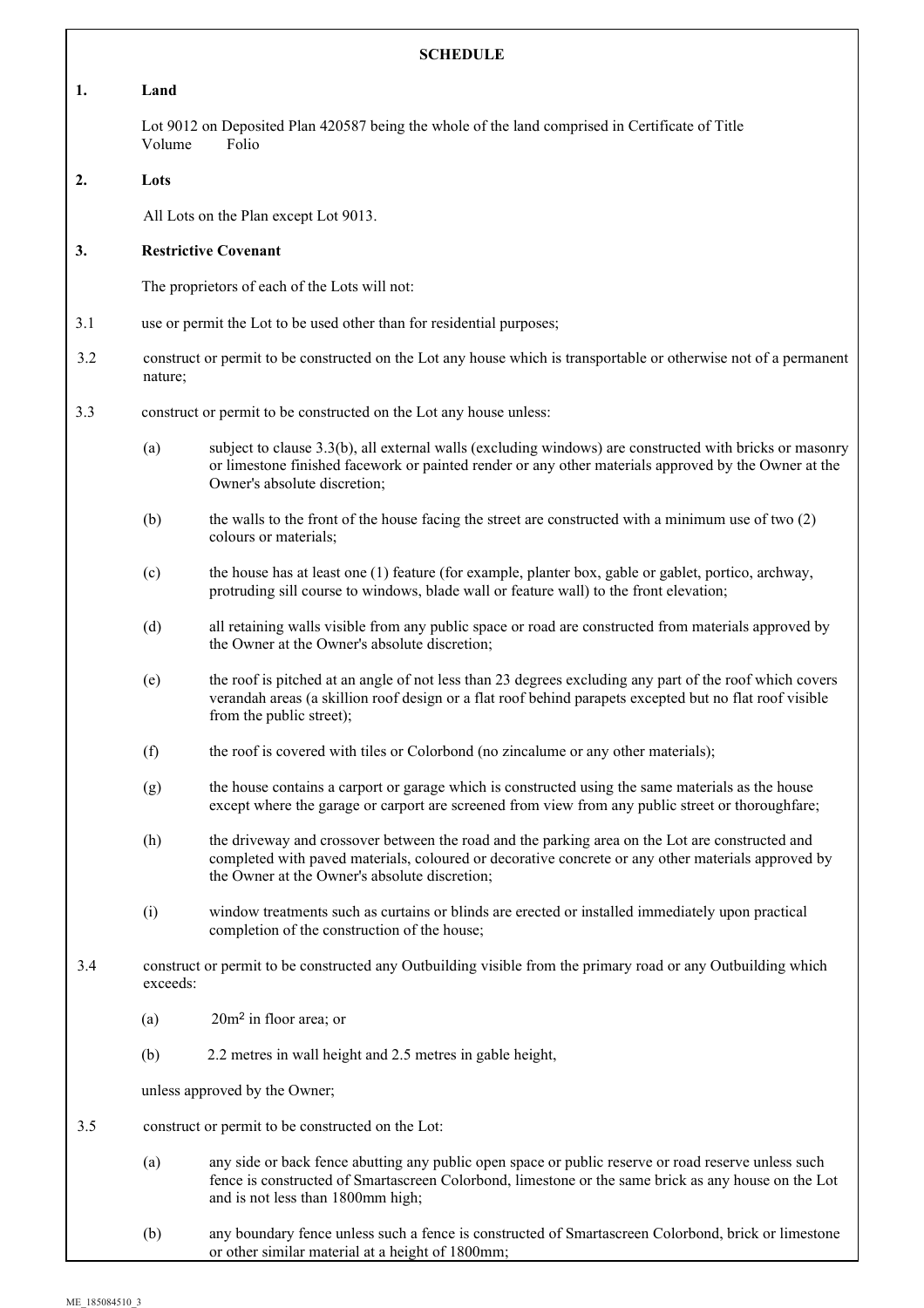- (c) any Smartascreen Colorbond fence unless the colour of the fence is 'Grey Ridge';
- (d) any gates unless such gates are constructed of materials which are complementary to the boundary fence; and
- (e) any fencing forward of the front building line unless such fencing consists of side and front fencing together, constructed of brick, rendered brick or limestone piers and infilled with timber or wrought iron, or a painted timber picket fence and is no greater than 1.2 metres in height;
- 3.6 take or permit any action to be taken to remove, alter or mark any wall or fence constructed by the Owner (unless additional blocks are required to be added to a retaining wall) on or about any of the boundaries of the Lot, permit such wall or fence to become damaged, unsafe or fall into a state of disrepair, permit any roots of any tree, plant or building or other thing on the Lot to cause such wall or fence to become structurally unsound and repair or renew such wall or fence except in the same style, material and colour of the existing wall and fence;
- 3.7 construct a house unless all side and rear boundary fencing are constructed and completed at the same time or prior to occupation of the house;
- 3.8 subject to clause 3.5(e) of this deed, construct any fence forward of the front building line which:
	- (a) exceeds 1.2 metres in height;
	- (b) has more than 740 millimetres in height of the fence constructed of solid and impermeable materials; or
	- (c) is constructed from fibre cement sheeting, Colorbond or material sheeting products;
- 3.9 carry out or permit to be carried out on the Lot any repairs or restorations of any motor vehicle, boat, trailer, aircraft, mobile machinery or any other vehicle on the Lot or any part of the Lot other than wholly within a garage on the Lot and screened from public view at all times;
- 3.10 permit any commercial vehicle which have an aggregate weight greater than 3.5 tonnes, caravans, trailers, boats or any other mobile machinery to be parked on the Lot, on the road or on any other land near to or next to the Lot unless the commercial vehicles, caravans, trailers, boats or mobile machinery are parked or contained wholly within the garage on the Lot or are screened from public view;
- 3.11 permit any garden areas on the Lot and within public view to remain unlandscaped after three (3) months of practical completion of the house;
- 3.12 permit any front landscaping installed by the Owner, including, but not limited to street trees, to be damaged, fall into disrepair or unmaintained;
- 3.13 permit any rubbish, trash, garbage or other waste material to be accumulated or kept on the Lot or any part of the Lot or any rubbish disposal containers on the Lot to be in the front of the building line except on days allocated by the local authority for rubbish collection from the Lot;
- 3.14 if the Lot is vacant land, permit any 'For Sale' sign to be erected on the Lot within any time before the second anniversary of Settlement;
- 3.15 permit the installation of any air conditioning unit that protrudes greater than 500mm above the ridgeline of the house and is not of similar colour to the roof;
- 3.16 permit the installation of any solar hot water unit that is not integrated with and matches the roof profile of the house;
- 3.17 permit the installation of any air conditioning unit to the front roof hip or fascia;
- 3.18 permit any washing line or clothes hoists to be erected that are visible from any public street or thoroughfare;
- 3.19 permit any satellite dish to be visible from the street on which the house is located;
- 3.20 permit any TV antennas to be visible above the roofline from the street on which the house is located;
- 3.21 permit the installation of any letterbox unless such letterbox is clearly numbered and complements the house;
- 3.22 permit any temporary window treatments such as paper, plastic, cotton sheeting or foil to be affixed to the windows that are visible from any public street or thoroughfare;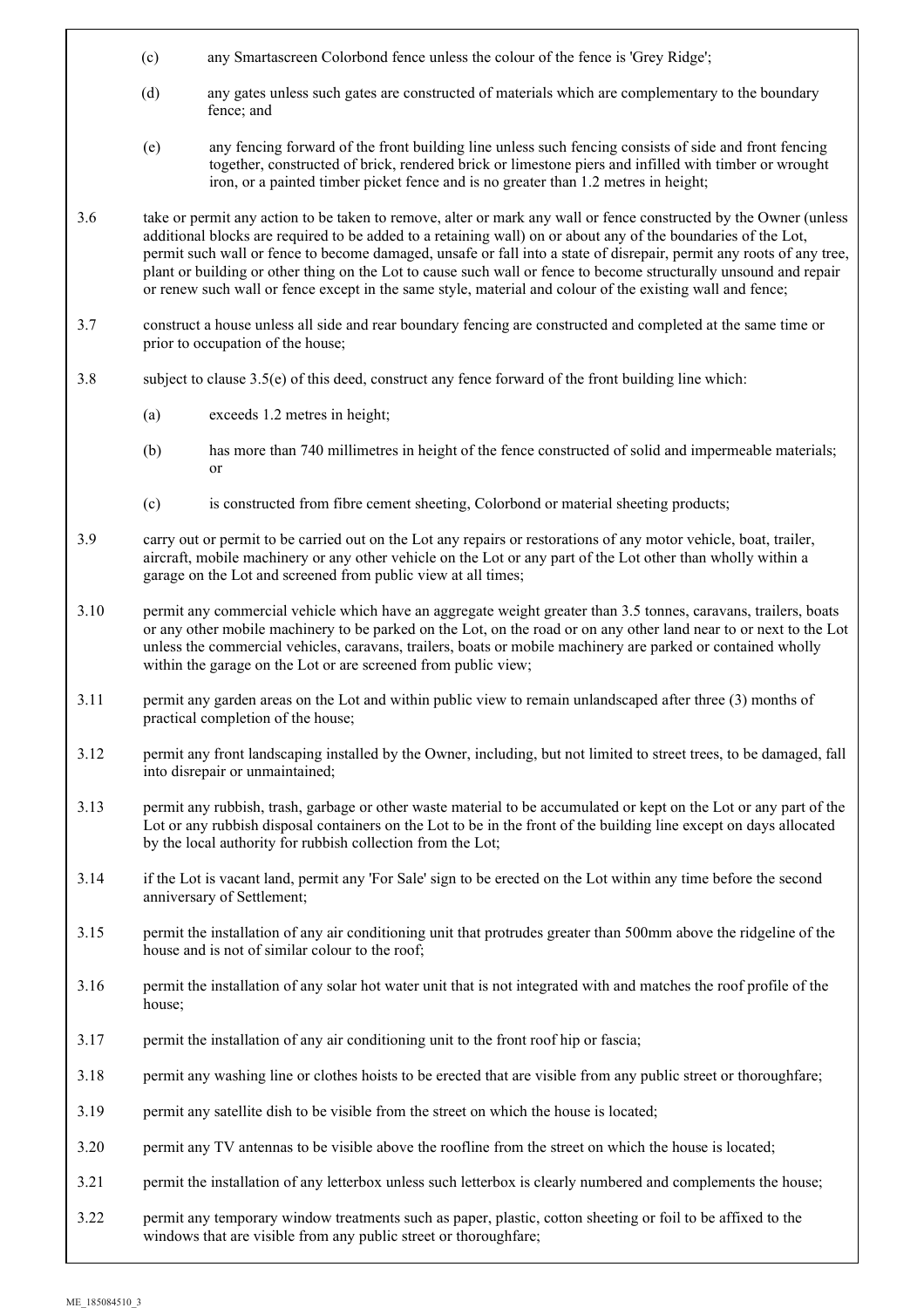| 3.22                                                                              | permit the front yard and verge abutting the Lot to become overgrown or invaded by weeds or fall into a state of<br>disrepair or damage any trees planted on the verge abutting the Lot; and |                                                                                                       |  |  |
|-----------------------------------------------------------------------------------|----------------------------------------------------------------------------------------------------------------------------------------------------------------------------------------------|-------------------------------------------------------------------------------------------------------|--|--|
| 3.23                                                                              |                                                                                                                                                                                              | permit concreting or construction of hardstand of the entire area forward of the building on the Lot. |  |  |
| 4.                                                                                | <b>Encumbrances</b>                                                                                                                                                                          |                                                                                                       |  |  |
|                                                                                   | Nil                                                                                                                                                                                          |                                                                                                       |  |  |
|                                                                                   |                                                                                                                                                                                              |                                                                                                       |  |  |
|                                                                                   | <b>EXECUTED</b> as a Deed                                                                                                                                                                    |                                                                                                       |  |  |
| Executed on behalf of Australand<br>Industrial No. 63 Pty Limited ACN 105 126 672 |                                                                                                                                                                                              |                                                                                                       |  |  |
| under Power of Attorney No. O368269                                               |                                                                                                                                                                                              |                                                                                                       |  |  |
| in the presence of:                                                               |                                                                                                                                                                                              |                                                                                                       |  |  |
|                                                                                   |                                                                                                                                                                                              |                                                                                                       |  |  |
|                                                                                   | Signature of witness                                                                                                                                                                         | Attorney                                                                                              |  |  |
|                                                                                   | Name of witness (print)                                                                                                                                                                      |                                                                                                       |  |  |
|                                                                                   |                                                                                                                                                                                              |                                                                                                       |  |  |
| Address                                                                           |                                                                                                                                                                                              |                                                                                                       |  |  |
| Occupation                                                                        |                                                                                                                                                                                              |                                                                                                       |  |  |
|                                                                                   |                                                                                                                                                                                              |                                                                                                       |  |  |
|                                                                                   |                                                                                                                                                                                              |                                                                                                       |  |  |
|                                                                                   |                                                                                                                                                                                              |                                                                                                       |  |  |
|                                                                                   |                                                                                                                                                                                              |                                                                                                       |  |  |
|                                                                                   |                                                                                                                                                                                              |                                                                                                       |  |  |
|                                                                                   |                                                                                                                                                                                              |                                                                                                       |  |  |
|                                                                                   |                                                                                                                                                                                              |                                                                                                       |  |  |
|                                                                                   |                                                                                                                                                                                              |                                                                                                       |  |  |
|                                                                                   |                                                                                                                                                                                              |                                                                                                       |  |  |
|                                                                                   |                                                                                                                                                                                              |                                                                                                       |  |  |
|                                                                                   |                                                                                                                                                                                              |                                                                                                       |  |  |
|                                                                                   |                                                                                                                                                                                              |                                                                                                       |  |  |